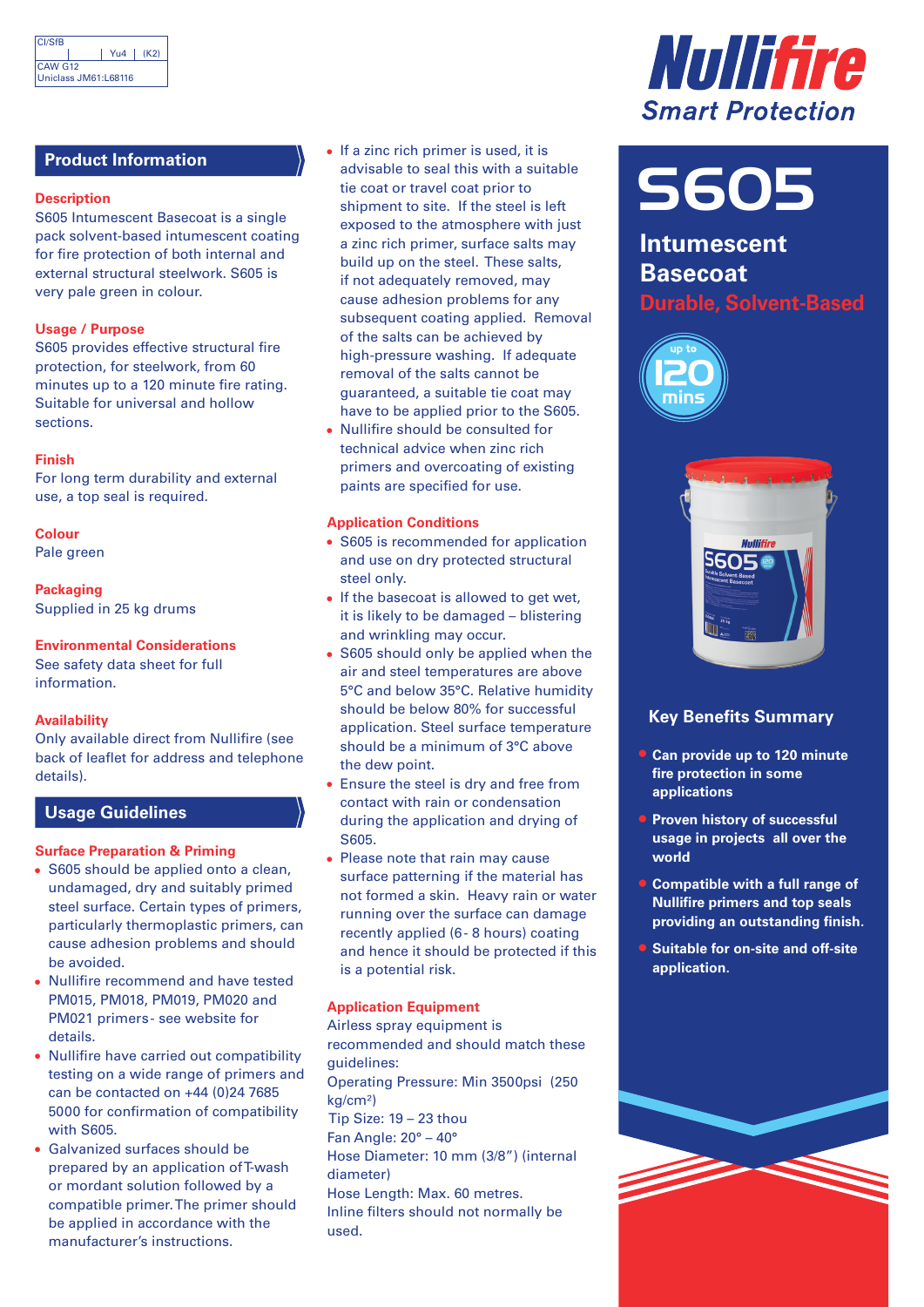

# S605 **Intumescent Basecoat**

#### **Mixing**

S605 is supplied ready for use and must not be thinned but should be thoroughly mechanically stirred prior to use.

## **Application**

- AIRLESS SPRAYING
- **•** S605 may be applied up to a maximum wet film thickness (WFT) of 1.1 mm in a single spray coat comprising of several quick passes. Achieving maximum loadings will depend on site conditions.
- **•** Build up thickness to achieve loading required in several quick passes. It may be possible to apply two coats of S605 in one day particularly if the atmospheric temperature is above 20°C and relative humidity below 70%. However, before doing this,ensure that the previously applied coat is dry, particularly in the web/flange junctions.

#### BRUSH/ROLLER APPLICATION

- **•** For brush application use a "laying on" technique to avoid heavy brush marking.
- **•** Maximum wet film per coat when applied using a brush or roller is 1 mm. A short piled roller will produce a light textured finish.
- **•** During application, measure the wet film thickness frequently with the WFT gauge provided to ensure the correct thickness is being applied.
- **•** To use the gauge, insert the teeth into the wet basecoat. The last tooth to be coated indicates the wet film thickness achieved.
- **•** In the event of over or under applications, adjustments to the loading rates of subsequent coats will be required.

#### **Drying Times**

Drying of S605 is dependent upon a number of factors including:

- **•** Temperature
- **•** Air movement
- **•** Humidity
- **•** Method of application
- **•** Thickness of coating

High humidity and low air movement or low steel temperatures can result in condensation on the steelwork causing prolonged drying times and possibly poor basecoat adhesion.

#### **Re-coat Times**

- **•** Heavy loadings may need longer when applying loadings in excess of 3000g/m² the drying times will be extended and depending on atmospheric conditions the time between basecoat and top seal may be up to 5 days for lower loadings or up to 15 days for maximum loadings.
- **•** When high loadings are specified, it is preferable to apply a greater number of thinner coats (say 1000g/ m²) allowing each to dry thoroughly before overcoating. This allows each individual coat to dry before overcoating and reduces the final drying time before topsealing can be carried out.
- **•** Brush or roller application may add up to 20% extra to the drying times compared to spraying.

#### **Application Advice**

The following instructions are for on-site application only. For off-site application, refer to Nullifire. Ensure that:

- **•** The primer is compatible with S605 and has been applied correctly.
- **•** The over coating period for the primer has not been exceeded.
- **•** The correct primer is used for galvanised steel.
- **•** All damage to the primer has been repaired & re-primed.
- **•** Site and weather conditions are within specification.



- **•** S605 has been stored correctly.
- **•** Surface is clean, dry and free from contamination.
- **•** Correct spray equipment is available, if appropriate.
- **•** Application instructions have been read prior to commencement of work.
- **•** Ensure different basecoats are not applied on the same section of steel.
- **•** Equipment should be clean and free from contaminants or dried material. Wet film gauges are available for use.

#### **Cleaning**

Pump, mixer and hose should be cleaned with an appropriate product such as Nullifire FC150.

#### **Top Seal Requirements**

Once DFT's have been achieved as specified, a top seal, PM018, TS134 or TS815 can be applied. Ensure the S605 is completely dry before applying the top seal.

For long term durability and external use, a top seal is required.

#### **Maintenance & Repair**

Damaged areas should be abraded back to a sound surface. The surface should then be clean and dry before reapplying. System S Filler may be used for repairing scratches and chips. Once repaired topseal should be re-applied. Refer to Nullifire System S Maintenance Instructions.

#### **Specification**

A tremco illbruck Representative will provide a specification for each project. tremco illbruck accepts no responsibility for defects arising from failure to follow the specification.

#### **Health & Safety Precautions**

Safety data sheet must be read and understood before use.